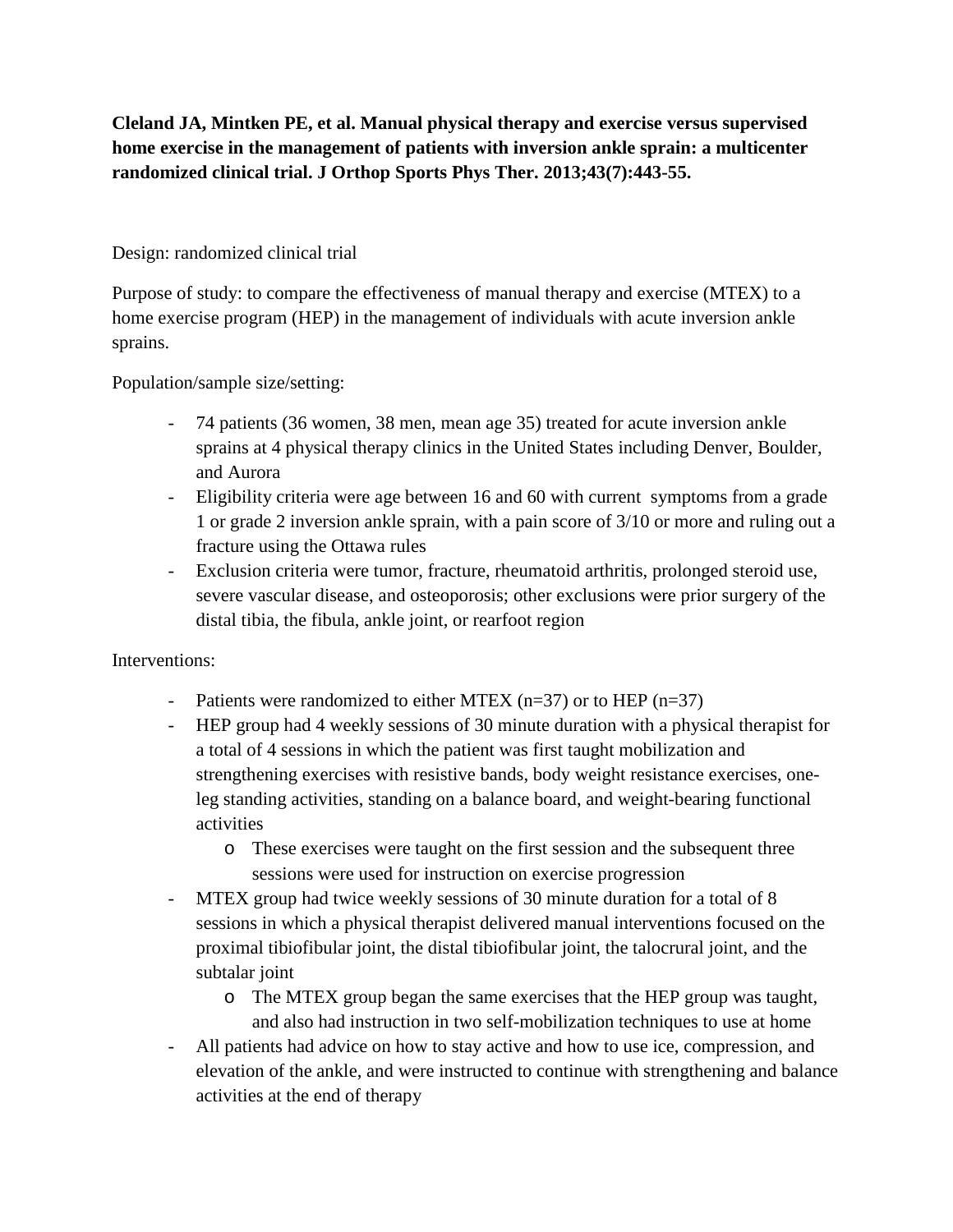## Outcomes:

- Outcomes were measured at the end of treatment (4 weeks) and again at 6 months
- Primary outcome was the activities of daily living (ADL) subscale of the Foot and Ankle Ability Measure (FAAM)
	- o Secondary outcome included the FAAM sports subscale, the Lower Extremity Functional Scale (LEFS), and pain on the 0-10 point numeric pain rating scale (NPRS)
	- o The ADL subscale has 21 items which the patient rates for the degree of difficulty in performing; higher scores indicate higher levels of function
		- The minimal clinically important difference (MCID) is considered to be 8 percentage points for the ADL subscale and 9 points for the sports subscale
- Both groups had improvements over baseline at the 4 week and 6 month followups
	- o The average improvement of the FAAM ADL scores for the HEP group was 9.6% at 4 weeks and was 24.6% at 6 months; the improvements for the MTEX group were 21.3 and 30.3% respectively
- The overall analysis favored the MTEX group over the HEP group
	- o At 4 weeks, the difference on the FAAM ADL subscale between MTEX and HEP was 11.7 % with 95% confidence interval from 7.4 to 16.1%
	- o At 6 months, the difference between MTEX and HEP was 6.2% with 95% CI from 0.98 to 11.5%
	- o The secondary outcomes also generally favored MTEX over HEP
- No adverse events were reported in either group
- Recurrent ankle sprain was reported in 3 MTEX and 5 HEP patients, a statistically nonsignificant difference

Authors' conclusions:

- The MTEX group had greater improvement in pain and function over the HEP group at 4 weeks and at 6 months
- Although the difference between MTEX and HEP did not exceed the MCID at the 6 month followup, the MCID over baseline was exceeded at both 4 week and 6 month time points
- In the absence of a no treatment control group, it cannot be determined what percentage of the improvement was due to the natural history of ankle sprains and how much was a placebo response
- The MTEX group had twice the contact time with physical therapists as the HEP group, which in itself could have contributed to the difference between groups; the power of touch also could have been a contributing factor apart from the specific effects of the manual techniques employed